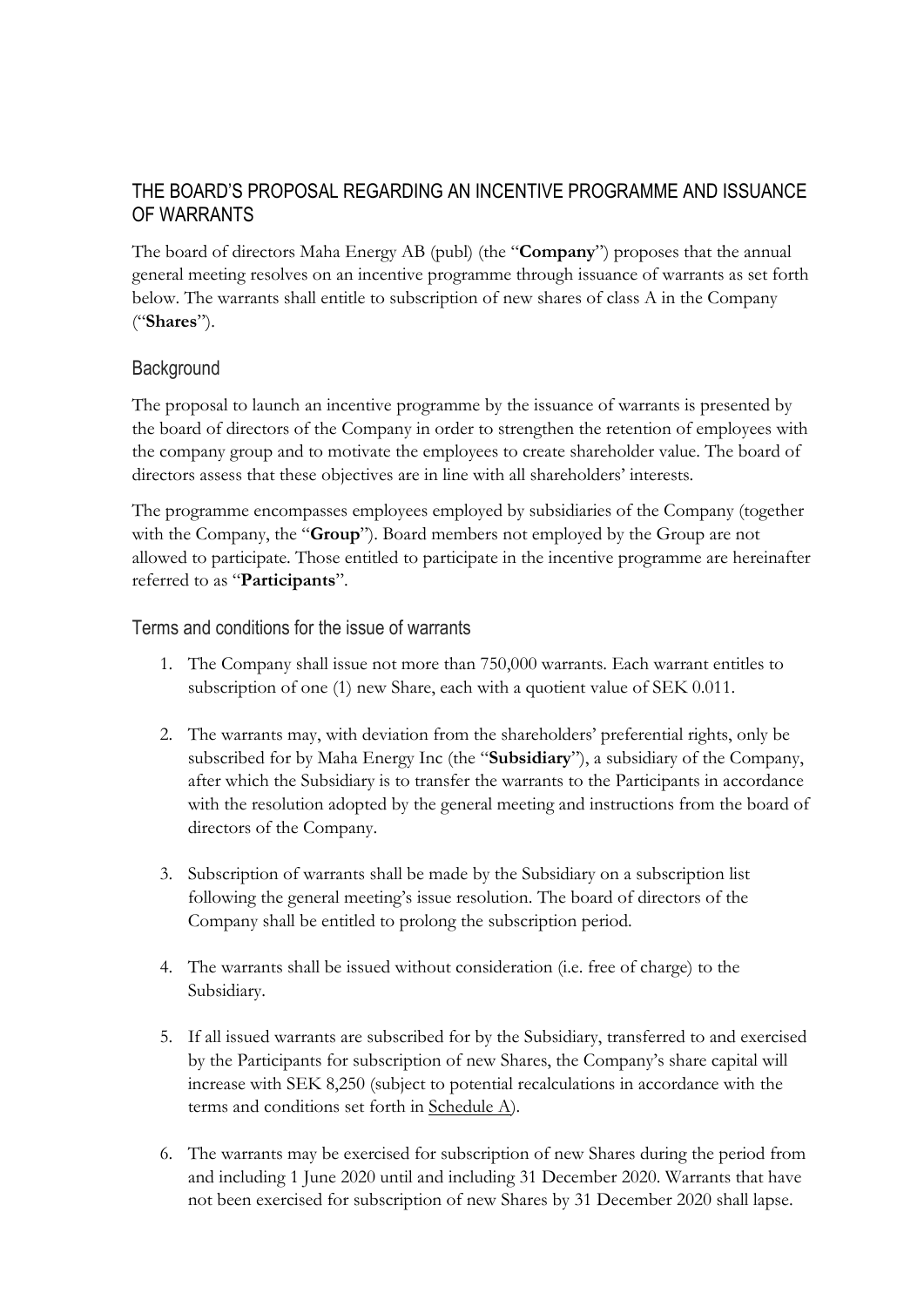- 7. Each warrant shall entitle the warrant holder to subscribe for one new Share in the Company at a subscription price per Share (the "**Exercise Price**") corresponding to 100% of the volume weighted average last closing price for the Company's share on Nasdaq First North during the period from and including 12 June 2017 until and including 15 June 2017. The Exercise Price thus calculated shall be rounded off to the nearest whole SEK 0.10, whereupon SEK 0.5 shall be rounded upwards. The Exercise Price may never be below the quotient value of the shares.
- 8. The warrants are subject to customary recalculation conditions, set forth in Schedule A.

## Allocation principles to be applied in relation to Participants

Warrants subscribed for by the Subsidiary shall be transferred to the Participants in accordance with instructions from the board of directors of the Company and the principles set forth below.

The transfers of warrants from the Subsidiary to the Participants are to be made without consideration (i.e. free of charge).

The Participants' right to receive warrants shall be differentiated based on position, responsibility and work performance in the Group. The Participants will be divided into three different categories and only persons in such categories will be offered the right to receive warrants. The board of directors of the Company shall have the right to decide on the persons belonging to each category and on the allocation of warrants to such persons.

| Category | <b>Maximum allocation per</b><br>Participant |
|----------|----------------------------------------------|
| COO      | 250,000                                      |
| CFO      | 250,000                                      |
| ther     | 250,000                                      |

Maximum allocation of warrants within each category of Participants:

Allocated warrants may be exercised for subscription of new Shares in the Company during the period from and including 1 June 2020 until and including 31 December 2020. Subscription of new Shares may however not take place during so-called closed periods according to the EU Market Abuse Regulation, or otherwise in breach of relevant insider rules and regulations (including the Company's internal guidelines in this respect).

#### Warrant agreement

All warrants will be governed by warrant agreements to be entered into between each Participant and the Subsidiary in connection with the transfer of warrants from the Subsidiary.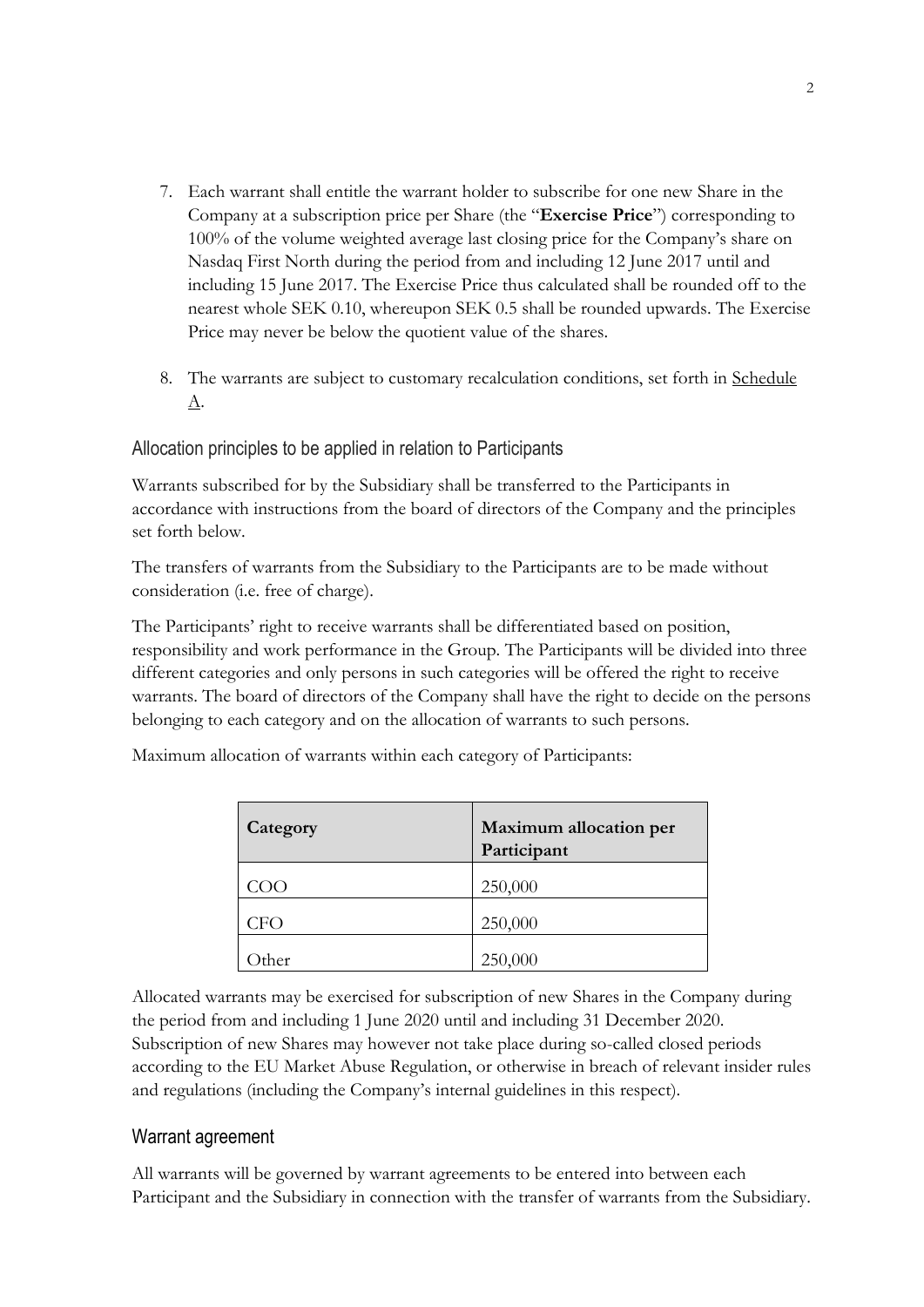The warrant agreement will include certain transfer restrictions and other terms and conditions customary for such agreements.

## Reasons for the deviation from the shareholders' preferential rights

The reasons for the deviation from the shareholders' preferential rights is that the Company wishes to offer warrants to employees of the Group in order to strengthen the retention of employees and to motivate them to contribute to the creation of shareholder value.

### Dilution, costs, etc.

Upon full subscription, transfer and exercise of all 750,000 issued warrants; a total of 750,000 new Shares will be issued in the Company (subject to potential recalculations in accordance with the terms and conditions set forth in Schedule A). This would lead to a dilution corresponding to 0.9% of the total share capital and number of votes in the Company (based on the share capital and number of shares in the Company registered as of the date of this proposal and calculated as the maximum amount of share capital and number of shares that may be issued, divided by the total share capital and the total number of shares in the Company after all warrants have been exercised).

The incentive programme is expected to have a marginal effect on the Company's earnings per share. A preliminary estimate of the market value of the warrants is SEK 2.95 per warrant for the call period, assuming an underlying market value and exercise price of SEK 7.15 per share. The Black Scholes valuation model has been used for valuing the warrants and assumes a risk free interest of -0.4 percent and a volatility of 58 percent.

Costs related to the issuance of warrants under the incentive programme will be accounted for in accordance with IFRS 2 and recognized as an expense in the income statement during the vesting period. The preliminary estimate of total cost to be recorded during the term of the programme is SEK 2,212,500. Ongoing administration costs and other costs of the programme are minimal.

#### Outstanding incentive programmes

As of the date of this proposal, the Subsidiary has 1,998,000 stock options outstanding under a separate stock-based incentive plan. Upon exercise of the stock options, the option holders become shareholders in the Company instead of the Subsidiary. In order to facilitate such exchange the Company has issued the shares of class C2 to be converted to shares of class A and delivered to holders upon exercise of stock options.

#### Preparation of the proposal

This proposal has been prepared by the board of directors in the Company.

#### Approval of transfer of warrants from the Subsidiary to Participants

A resolution to issue warrants in accordance with this proposal also includes an approval of the transfers of warrants from the Subsidiary to the Participants.